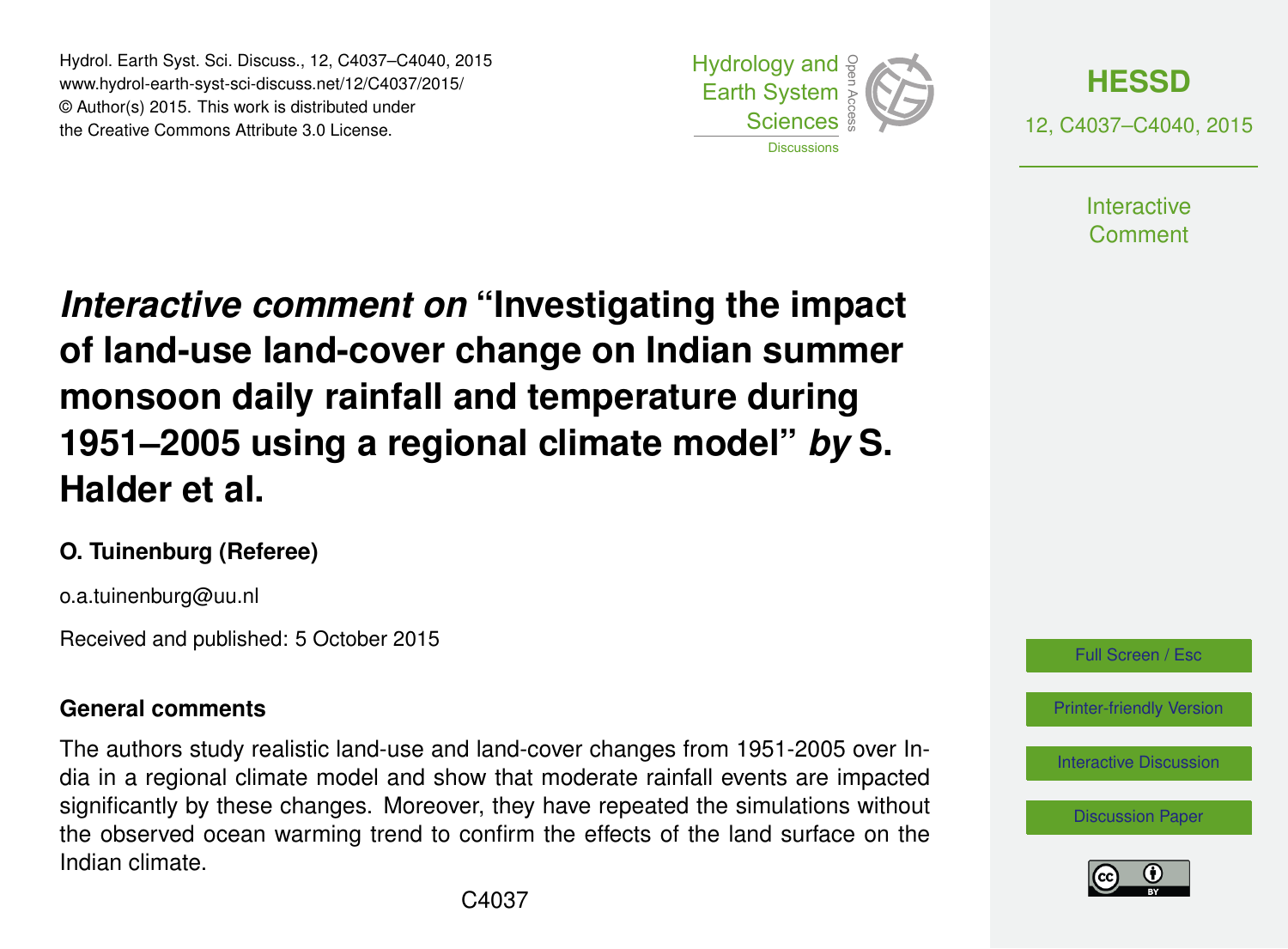In my opinion, this is an important subject to study as India is a part of the world where land-use has changed significantly and the effects of changes in rainfall distribution are important, for example for agriculture.

I think the study is well executed and the conclusions drawn are supported by the experiments. My main concern is the fact that only one model is used. As regional climate models respond different to these kinds of land surface changes, this uncertainty should be discussed more thorough. Moreover, some textual improvements should be made.

#### **Specific comments**

- P6593,l20: Here, you state that RCMs have trouble to capture the observed frequency distribution of rainfall. I think this is true. However, in the discussion (section 5), it is only briefly mentioned. I think that is a place to convince the reader that the results found are due to the changes in the model and not due to other factors (parameterisation schemes, resolution differences, boundary forcing, etc.).
- In many places, the text is vague or gramatically incorrect. Please have a look at it. (See textual comments below for some examples.)

#### **Minor and textual comments:**

- Use of brackets to state the opposite is confusing to me, maybe seperate sentences can be made. One example, but many occurences in the text: '... region of decreased (increased) forest (crop) ...' (P6578, l10).
- P6578,  $115$ : argues  $\rightarrow$  argue.
- P6580.120: the effects -> the climate effects C4038

# **[HESSD](http://www.hydrol-earth-syst-sci-discuss.net)**

12, C4037–C4040, 2015

**Interactive Comment** 

Full Screen / Esc

[Printer-friendly Version](http://www.hydrol-earth-syst-sci-discuss.net/12/C4037/2015/hessd-12-C4037-2015-print.pdf)

[Interactive Discussion](http://www.hydrol-earth-syst-sci-discuss.net/12/6575/2015/hessd-12-6575-2015-discussion.html)

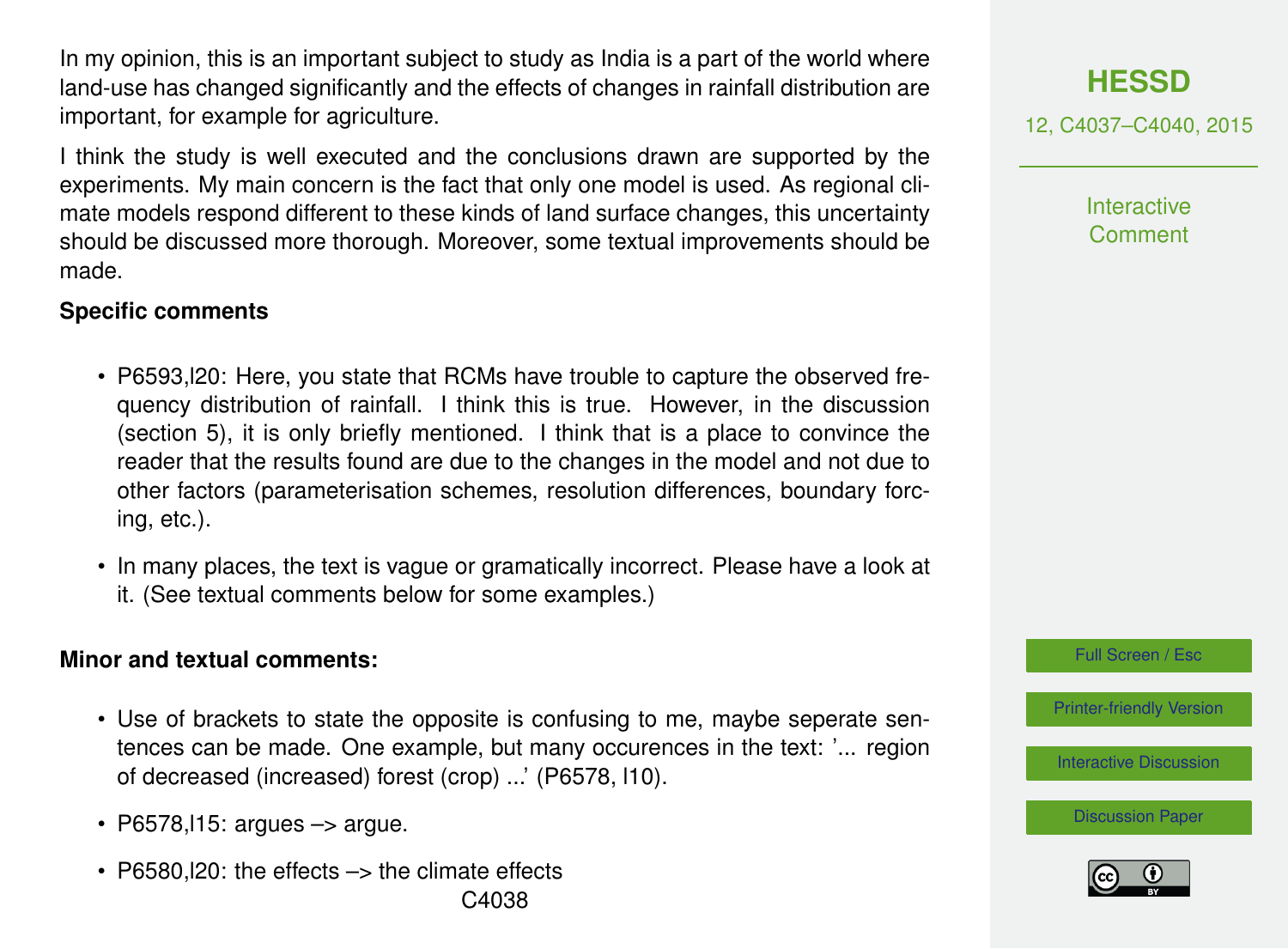- P6580.126: fix accent in Ducroudre
- P6584,l13: I visited the website, but found that the data are only available for purchase. This is makes it hard to repeat the detection of precipitation changes. Would it not be better to use the APHRODITE dataset, which is publicly available?
- P6586, 21: remove degree signs.
- Paragraph 2.3: How is the orography treated? This is a very important aspect, so maybe include it here.
- P6588,l4-5: "Extreme rainfall ... return periods.", this is a strange sentence, seems to be a truism, maybe it can be changed into something more informative.
- P6589.121: till  $\rightarrow$  to.
- Section 3.2: Some of this section could go to the introduction.
- P6590,l7-8: "On the contrary ...", this is a strange sentence.
- P6590, l26: "Daily maximum... day.", Remove this sentence or replace with something more informative.
- P6591, l7: Can the statement about the coincidence of decreasing trend in daily temperature and forest cover be substantiated with a spatial correlation?
- P6592,l25: This rain-shadow area relates strongly to the orography in the model, so please include details on the orography.
- P6593,l9: "On closer examination...", this wording could be a bit more formal.
- $\cdot$  P6599, l9: warmer  $\rightarrow$  higher.

# **[HESSD](http://www.hydrol-earth-syst-sci-discuss.net)**

12, C4037–C4040, 2015

**Interactive Comment** 

Full Screen / Esc

[Printer-friendly Version](http://www.hydrol-earth-syst-sci-discuss.net/12/C4037/2015/hessd-12-C4037-2015-print.pdf)

[Interactive Discussion](http://www.hydrol-earth-syst-sci-discuss.net/12/6575/2015/hessd-12-6575-2015-discussion.html)